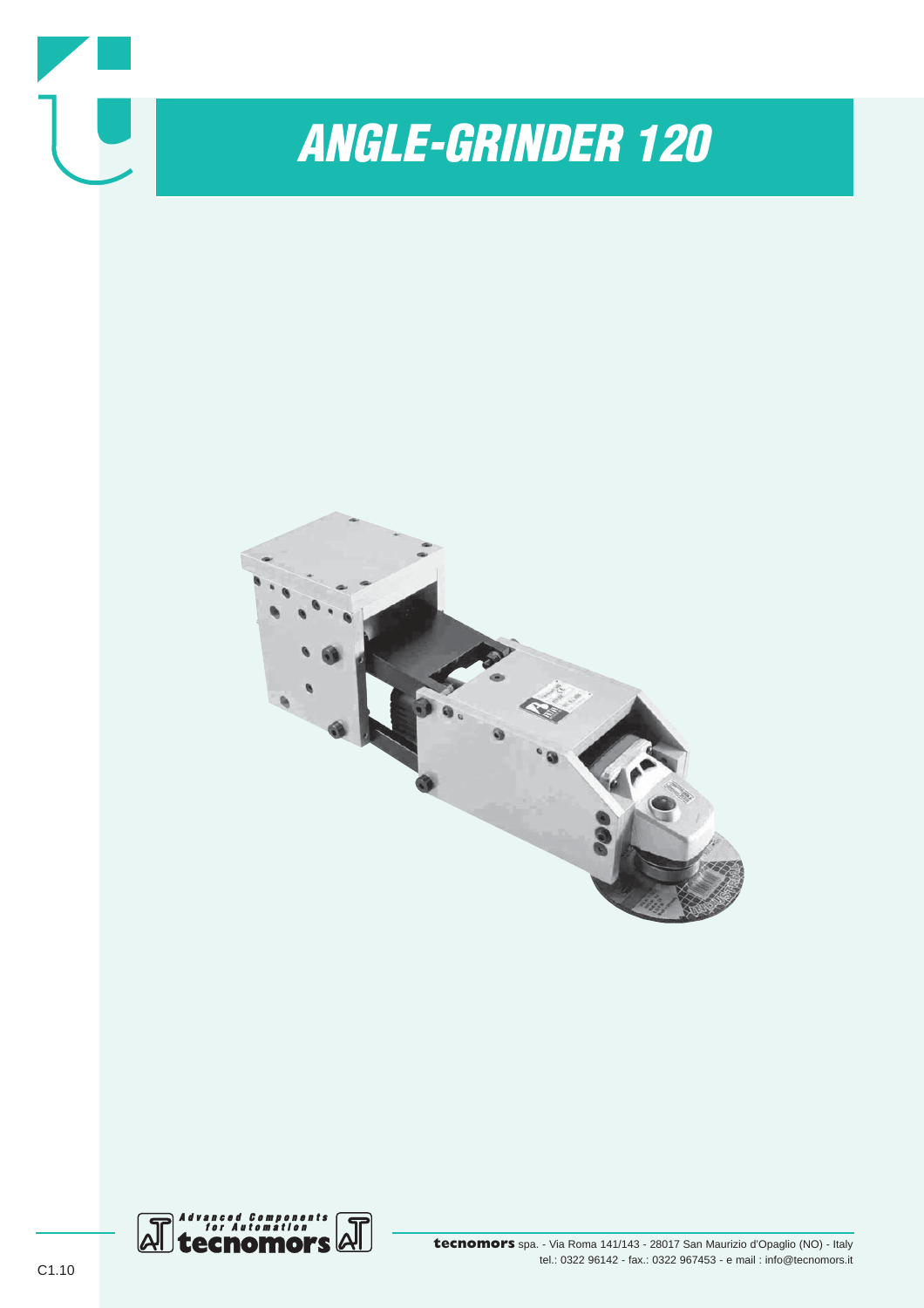# *ANGLE-GRINDER 120*

La mola angolare ANGLE-GRINDER 120 può essere usata per molare ogni tipo di superficie di quasi tutti i materiali.

L'albero è compensato assialmente con la pressione necessaria che sarà calcolata dal programma.

Il suo peso può essere completamente compensato e la forza di compensazione azzerata regolando la compensazione dell'aria.

La compensazione è data da un meccanismo che assicura che il movimento sia parallelo e che l'angolo dell'utensile non cambi.

L'ANGLE-GRINDER può essere fissato in modo stazionario su un supporto (Toolstand) oppure sul braccio di un robot.

Sull'ANGLE-GRINDER sono usate delle mole commerciali.

**I**

The angle grinders ANGLE-GRINDER 120 can be used for grinding and deflashing with any type of surface grinding wheels, on almost all material. **GB**

The spindle is axially compliable while the necessary pressure is set by program control. The weight can be completely compensated and the compliance force set to zero by switching the compliance air.

The compliance is effected by a parallelogram mechanism that assures that the movement is parallel and that the tool angle does not change.

The tool can either be mounted stationary onto a tool stand (Toolstand) or onto the robot arm.

Commercially available wheels can be used.

Die Winkelschleifwerkzeuge ANGLE-GRINDER 120 eignen sich zum Schleifen, Verputzen und Entgraten mit Flächenschleifscheiben jeder Art an fast allen Materialien. **D**

Die Bearbeitungsscheibe ist axial auslenkbar gelagert, wobei die notwendige Anpresskraft vom Roboterprogramm variiert werden kann. Durch umschalten der Steuerluft kann das Eigengewicht kompensiert und der Anpressdruck bis auf null eingestellt werden. Die Auslenkung erfolgt achsparallel über einen Parallelogramm-Mechanismus ohne Veränderung des Werkzeugwinkels.

Das Werkzeug kann entweder am Roboterarm oder stationär an einem Werkzeugständer (Toolstand) angebaut werden.

Es können handelsübliche Bearbeitungsscheiben verwendet werden.

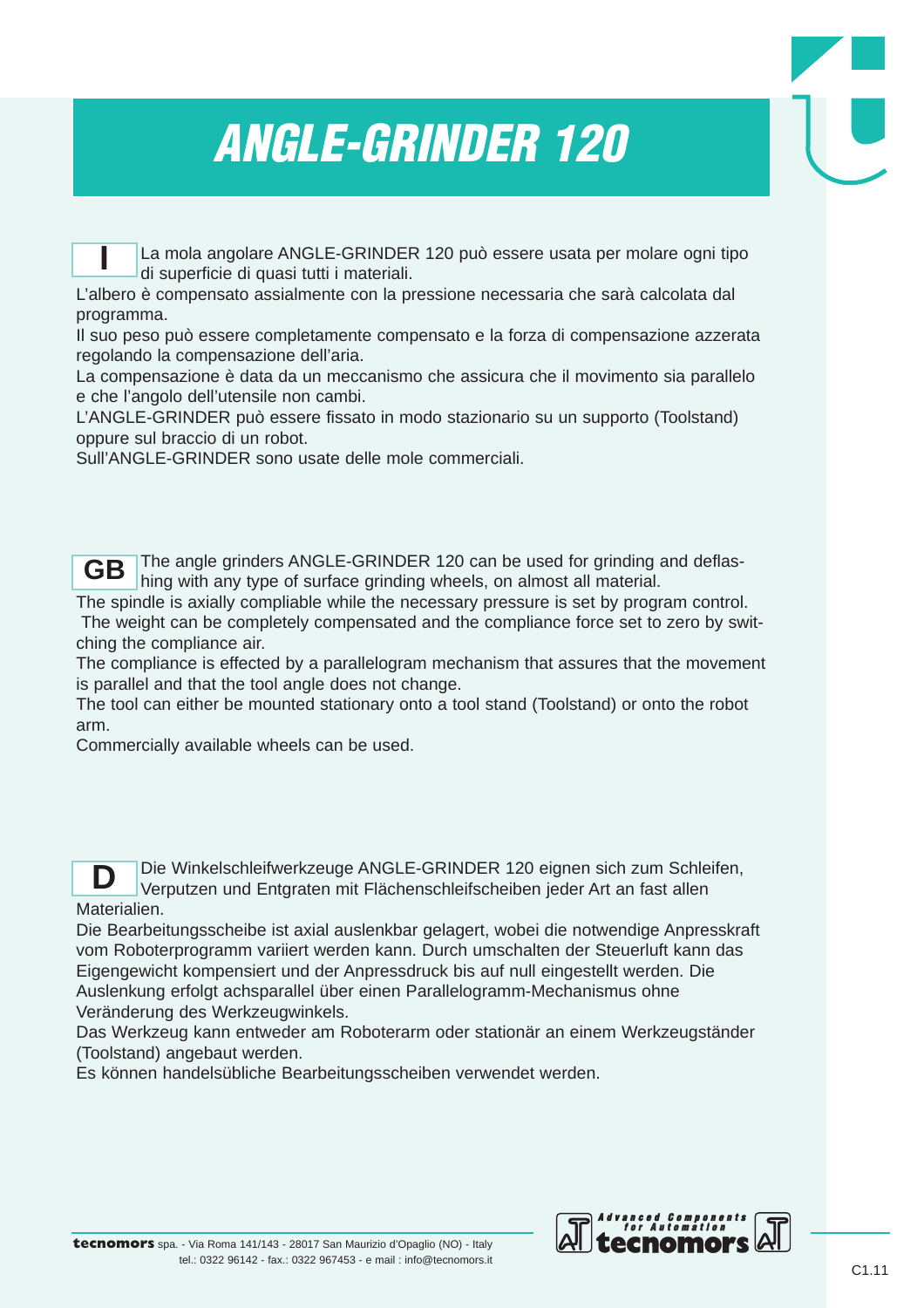*ANGLE-GRINDER 120*



**tecnomors** spa. - Via Roma 141/143 - 28017 San Maurizio d'Opaglio (NO) - Italy tel.: 0322 96142 - fax.: 0322 967453 - e mail : info@tecnomors.it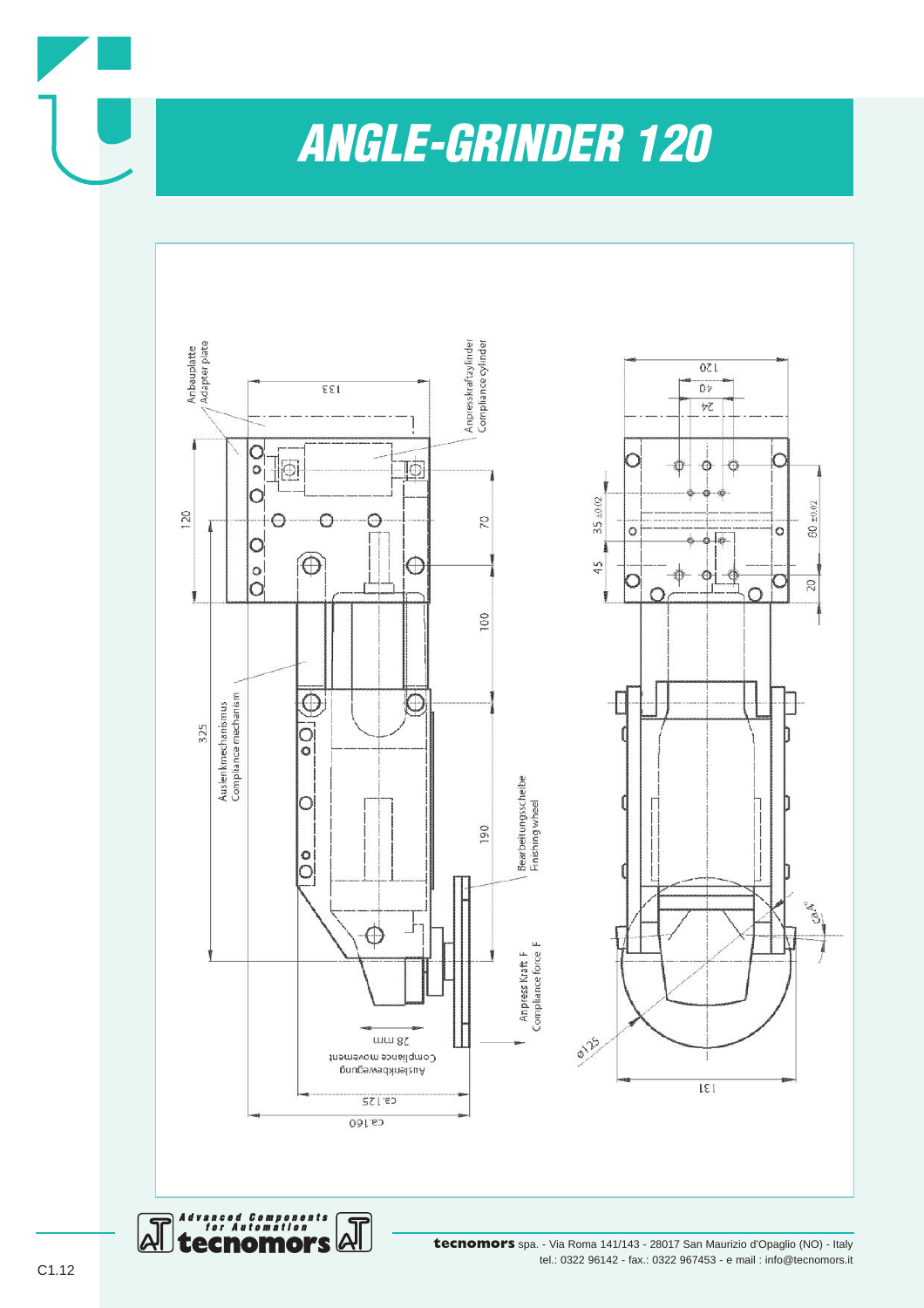## **ANGLE-GRINDER 120**

### **DATI TECNICI**

| Derza di compensazione a 6 bar (1990) and the competition of the state of the state of the state of the state of the state of the state of the state of the state of the state of the state of the state of the state of the s |  |
|--------------------------------------------------------------------------------------------------------------------------------------------------------------------------------------------------------------------------------|--|
|                                                                                                                                                                                                                                |  |
|                                                                                                                                                                                                                                |  |
|                                                                                                                                                                                                                                |  |
|                                                                                                                                                                                                                                |  |
|                                                                                                                                                                                                                                |  |
|                                                                                                                                                                                                                                |  |
| <b>ACCESSORI OPZIONALI</b>                                                                                                                                                                                                     |  |

Altre velocità e tipi di mola diversi su richiesta.

#### **SPECIFICATIONS**

| <b>OPTIONAL ACCESSORIES</b> |  |
|-----------------------------|--|

Other speeds and grinding wheel types on request.

#### **TECHNISCHE DATEN**

| Ergänzendes Zubehör |  |
|---------------------|--|

Andere Drehzahlen und Schleifscheibentypen auf Anfrage.

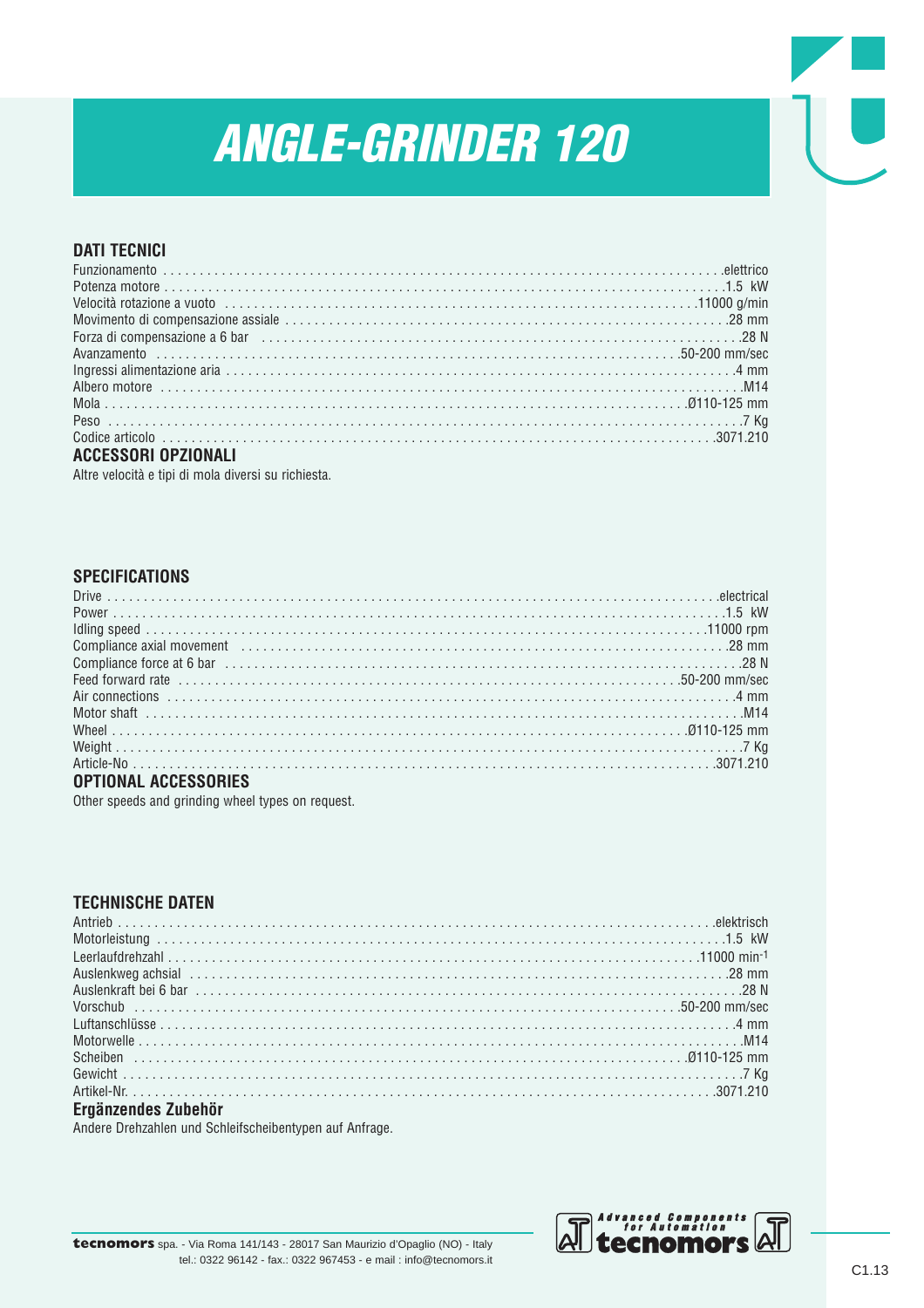

tel.: 0322 96142 - fax.: 0322 967453 - e mail : info@tecnomors.it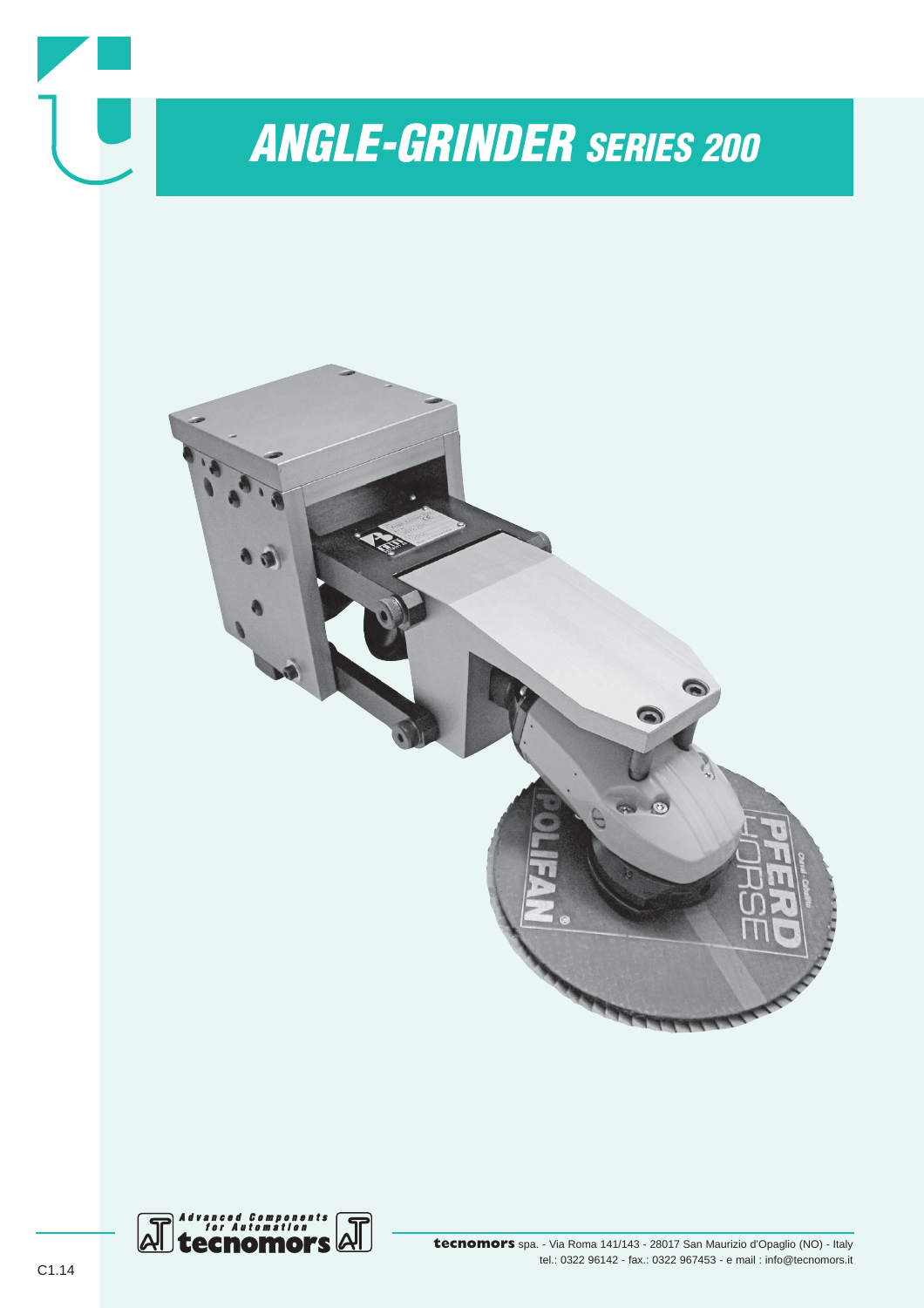La mola angolare ANGLE-GRINDER SERIES 200 può essere usata per molare ogni tipo di superficie di quasi tutti i materiali.

L'albero è compensato assialmente con la pressione necessaria che sarà calcolata dal programma. Il suo peso può essere completamente compensato e la forza di compensazione azzerata regolando la compensazione dell'aria.

La compensazione è data da un meccanismo che assicura che il movimento sia parallelo e che l'angolo dell'utensile non cambi.

L'usura del disco mola è monitorata da un sensore e compensata dal programma.

L'ANGLE-GRINDER può essere fissato in modo stazionario su un supporto (Toolstand) oppure sul braccio di un robot.

Gli utensili sul robot possono essere cambiati automaticamente grazie a un cambio rapido. Sull'ANGLE-GRINDER sono usate delle mole commerciali.

Per garantire il funzionamento ottimale del motore é necessario utilizzare aria compressa filtrata e priva di olio.

**GB**

**I**

The angle grinders ANGLE-GRINDER SERIES 200 can be used for grinding and deflashing with any type of surface grinding wheels, on almost all material.

The spindle is axially compliable while the necessary pressure is set by program control. The weight can be completely compensated and the compliance force set to zero by switching the compliance air.

The compliance is effected by a parallelogram mechanism that assures that the movement is parallel and that the tool angle does not change.

The wear of the wheel is monitored by a sensor and compensated by program control.

The tool can either be mounted stationary onto a tool stand (Toolstand) or onto the robot arm. If these tools at the robot have to be changed automatically, a tool changer (Changing Systems) is available.

Commercially available wheels can be used.

To assure an optimal life of the turbo-grinder the compressed air must be clean and free of oil.

Die Winkelschleifwerkzeuge ANGLE-GRINDER SERIE 200 eignen sich zum Schleifen, Verputzen und Entgraten mit Flächenschleifscheiben jeder Art an fast allen Materialien. Die Bearbeitungsscheibe ist axial auslenkbar gelagert, wobei die notwendige Anpresskraft vom Roboterprogramm variiert werden kann. Durch umschalten der Steuerluft kann das Eigengewicht kompensiert **D**

und der Anpressdruck bis auf null eingestellt werden. Die Auslenkung erfolgt achsparallel über einen Parallelogramm-Mechanismus ohne Veränderung des Werkzeugwinkels. Der

Werkzeugverschleiss wird mittels Sensor überwacht und programmgesteuert kompensiert.

Das Werkzeug kann entweder am Roboterarm oder stationär an einem Werkzeugständer

(Toolstand) angebaut werden. Sollen diese Werkzeuge am Roboter automatisch gewechselt werden, so steht ein Werkzeug-Wechselsystem (Changing System) zur Verfügung.

Es können handelsübliche Bearbeitungsscheiben verwendet werden. Je nach Präferenz steht eine Ausführung mit Elektroschleifer oder Luft-Turboschleifer zur Verfügung.

Für eine optimale Funktion des Turboschleifers wird gereinigte und ölfreie Druckluft benötigt.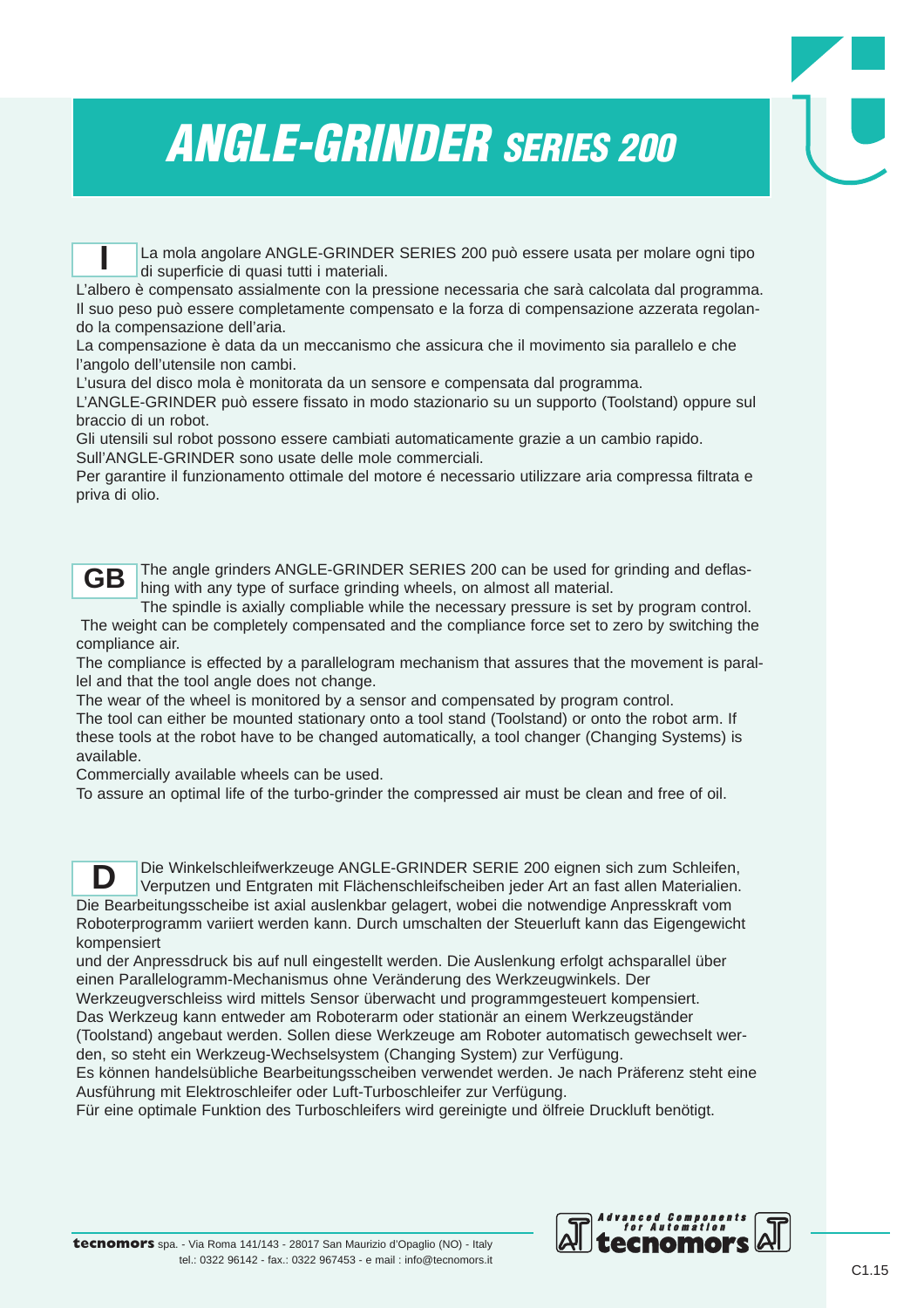



**tecnomors** spa. - Via Roma 141/143 - 28017 San Maurizio d'Opaglio (NO) - Italy tel.: 0322 96142 - fax.: 0322 967453 - e mail : info@tecnomors.it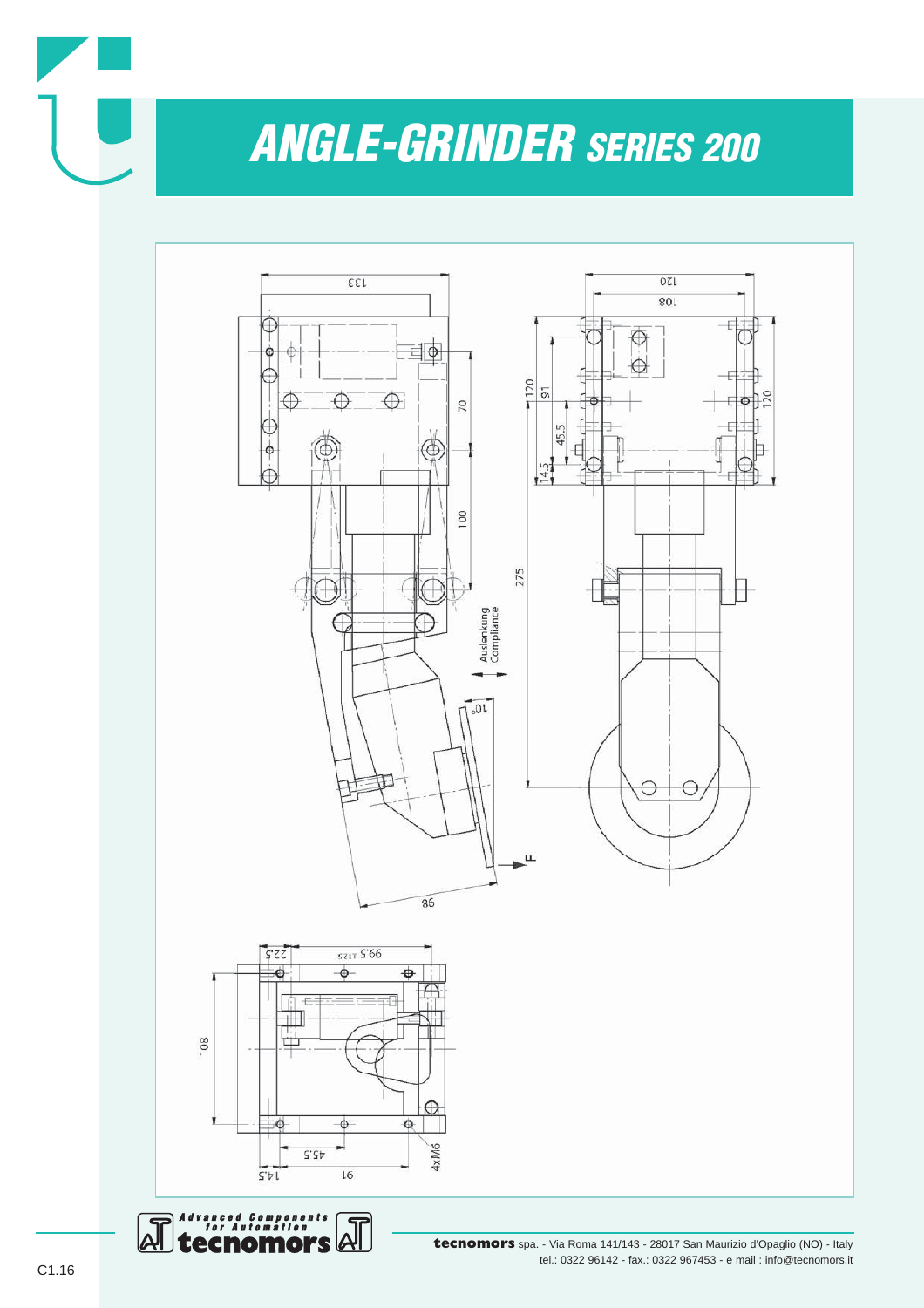| <b>DATI TECNICI</b> | <b>Angle-grinder 250</b> | Angle-grinder 260                                                                                                                                                                  |
|---------------------|--------------------------|------------------------------------------------------------------------------------------------------------------------------------------------------------------------------------|
|                     |                          |                                                                                                                                                                                    |
|                     |                          |                                                                                                                                                                                    |
|                     |                          |                                                                                                                                                                                    |
|                     |                          |                                                                                                                                                                                    |
|                     |                          |                                                                                                                                                                                    |
|                     |                          |                                                                                                                                                                                    |
|                     |                          |                                                                                                                                                                                    |
|                     |                          | Ingressi alimentazione aria $\ldots \ldots \ldots \ldots \ldots \ldots \ldots \ldots G3/8$ " / 4 mm $\ldots \ldots \ldots \ldots \ldots \ldots \ldots \ldots \ldots G3/8$ " / 4 mm |
|                     |                          |                                                                                                                                                                                    |
|                     |                          |                                                                                                                                                                                    |
|                     |                          |                                                                                                                                                                                    |
|                     |                          |                                                                                                                                                                                    |

#### **ACCESSORI OPZIONALI**

Altre velocità e tipi di mola diversi su richiesta.

| <b>SPECIFICATIONS</b> | Angle-grinder 250 | Angle-grinder 260 |
|-----------------------|-------------------|-------------------|
|                       |                   |                   |
|                       |                   |                   |
|                       |                   |                   |
|                       |                   |                   |
|                       |                   |                   |
|                       |                   |                   |
|                       |                   |                   |
|                       |                   |                   |
|                       |                   |                   |
|                       |                   |                   |
|                       |                   |                   |
|                       |                   |                   |

#### **OPTIONAL ACCESSORIES**

Other speeds and grinding wheel types on request.

| <b>TECHNISCHE DATEN</b> | Angle-grinder 250 | <b>Example 260</b> Angle-grinder 260 |
|-------------------------|-------------------|--------------------------------------|
|                         |                   |                                      |
|                         |                   |                                      |
|                         |                   |                                      |
|                         |                   |                                      |
|                         |                   |                                      |
|                         |                   |                                      |
|                         |                   |                                      |
|                         |                   |                                      |
|                         |                   |                                      |
|                         |                   |                                      |
|                         |                   |                                      |
|                         |                   |                                      |

#### **Ergänzendes Zubehör**

Andere Drehzahlen und Schleifscheibentypen auf Anfrage.

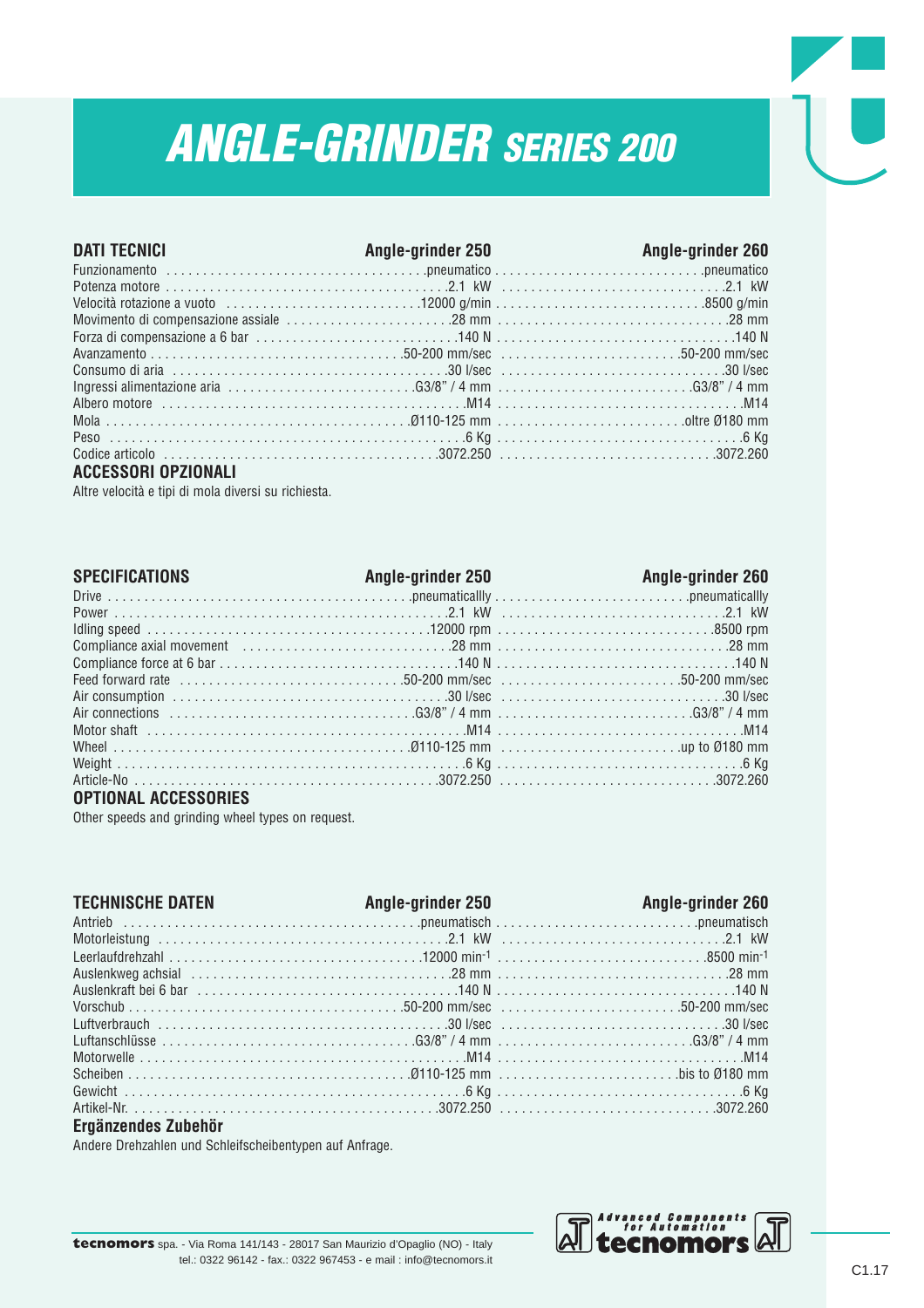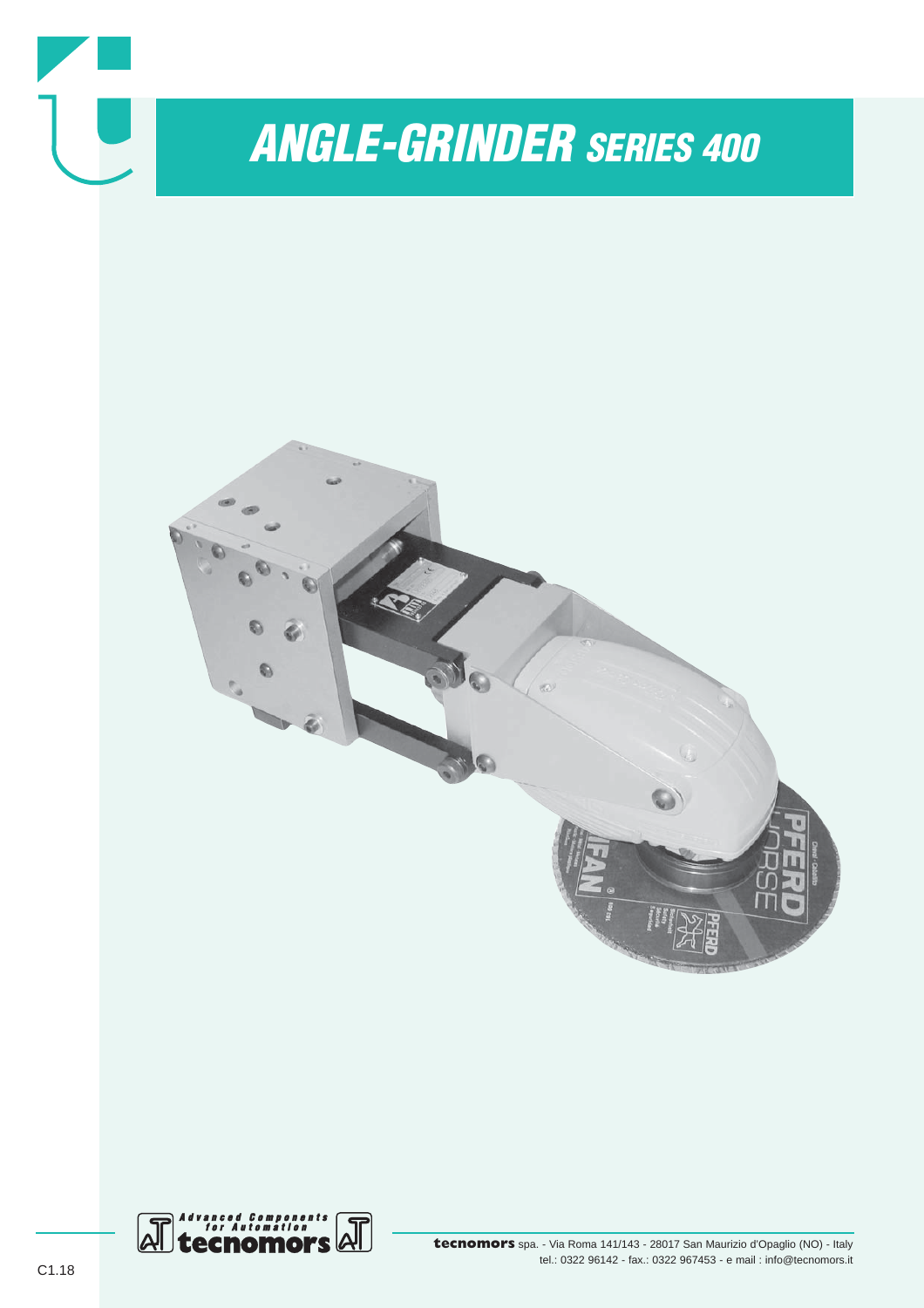La mola angolare ANGLE-GRINDER SERIES 200 può essere usata per molare ogni tipo di superficie di quasi tutti i materiali. **I**

L'albero è compensato assialmente con la pressione necessaria che sarà calcolata dal programma. Il suo peso può essere completamente compensato e la forza di compensazione azzerata regolando la compensazione dell'aria.

La compensazione è data da un meccanismo che assicura che il movimento sia parallelo e che l'angolo dell'utensile non cambi.

L'ANGLE-GRINDER può essere fissato in modo stazionario su un supporto (Toolstand) oppure sul braccio di un robot.

Gli utensili sul robot possono essere cambiati automaticamente grazie a un cambio rapido. Sull'ANGLE-GRINDER sono usate delle mole commerciali.

Per garantire il funzionamento ottimale del motore é necessario utilizzare aria compressa filtrata e priva di olio.



The angle grinders ANGLE-GRINDER SERIES 200 can be used for grinding and deflashing with any type of surface grinding wheels, on almost all material.

The spindle is axially compliable while the necessary pressure is set by program control. The weight can be completely compensated and the compliance force set to zero by switching the compliance air.

The compliance is effected by a parallelogram mechanism that assures that the movement is parallel and that the tool angle does not change.

The tool can either be mounted stationary onto a tool stand (Toolstand) or onto the robot arm. If these tools at the robot have to be changed automatically, a tool changer (Changing Systems) is available.

Commercially available wheels can be used.

To assure an optimal life of the turbo-grinder the compressed air must be clean and free of oil.

Die Winkelschleifwerkzeuge ANGLE-GRINDER SERIE 200 eignen sich zum Schleifen, Verputzen und Entgraten mit Flächenschleifscheiben jeder Art an fast allen Materialien. Die Bearbeitungsscheibe ist axial auslenkbar gelagert, wobei die notwendige Anpresskraft vom Roboterprogramm variiert werden kann. Durch umschalten der Steuerluft kann das Eigengewicht kompensiert **D**

und der Anpressdruck bis auf null eingestellt werden. Die Auslenkung erfolgt achsparallel über einen Parallelogramm-Mechanismus ohne Veränderung des Werkzeugwinkels.

Das Werkzeug kann entweder am Roboterarm oder stationär an einem Werkzeugständer (Toolstand) angebaut werden. Sollen diese Werkzeuge am Roboter automatisch gewechselt werden, so steht ein Werkzeug-Wechselsystem (Changing System) zur Verfügung.

Es können handelsübliche Bearbeitungsscheiben verwendet werden. Je nach Präferenz steht eine Ausführung mit Elektroschleifer oder Luft-Turboschleifer zur Verfügung.

Für eine optimale Funktion des Turboschleifers wird gereinigte und ölfreie Druckluft benötigt.

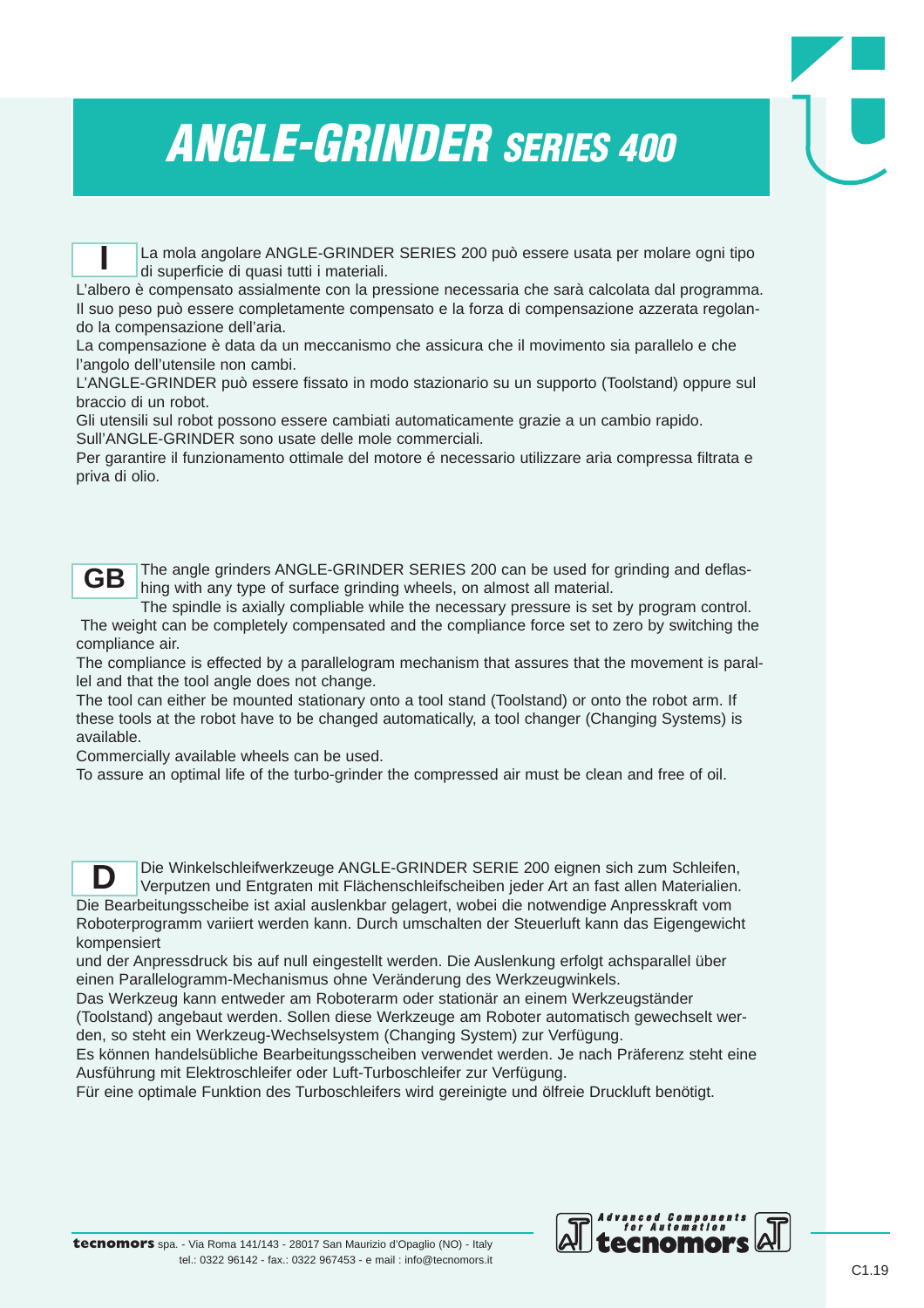



Advanced Components<br>for Automation  $\Delta \Gamma$ 

 $\Delta$